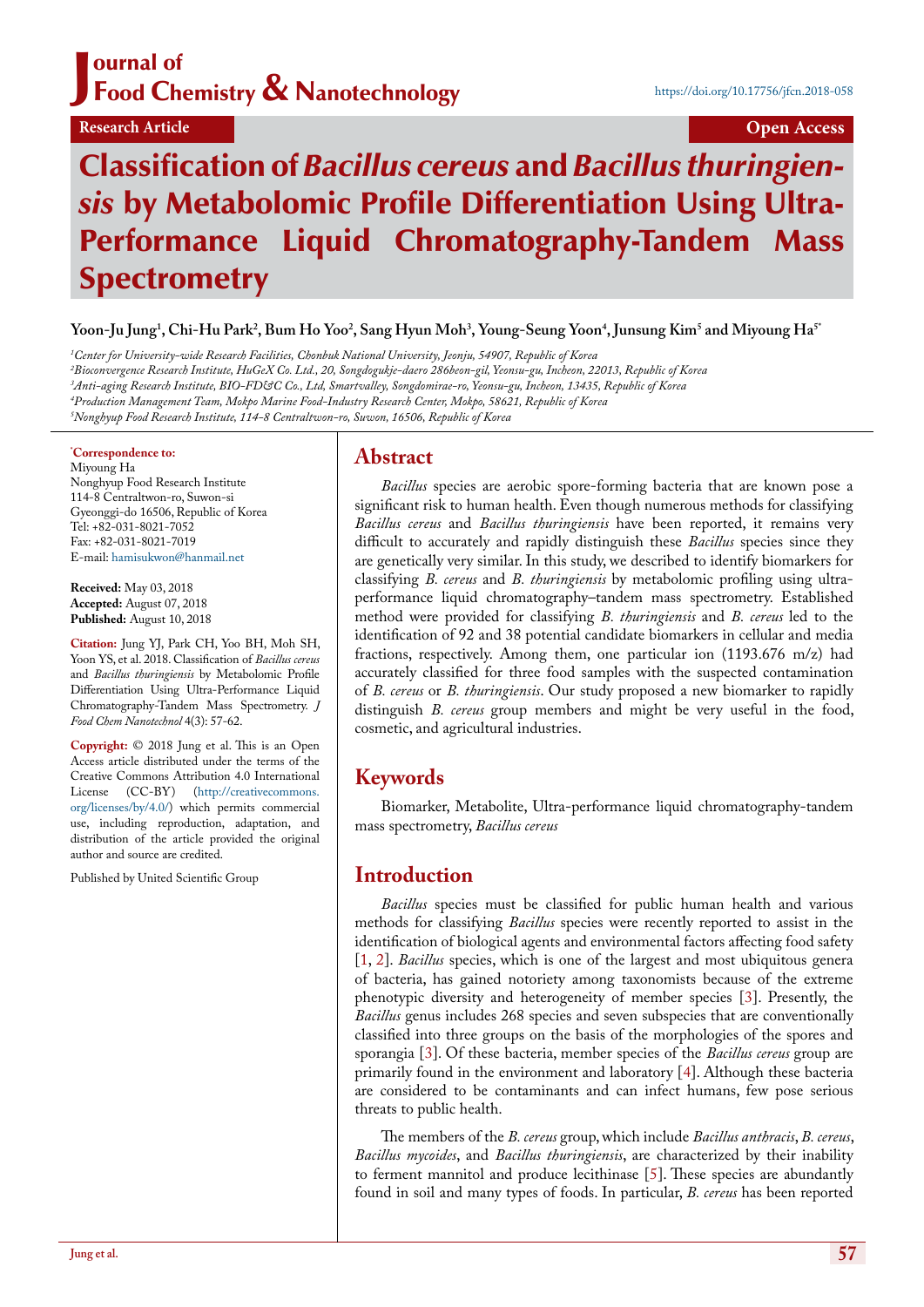to cause food poisoning because of the production of complex enterotoxins [\[6](#page-5-5), [7](#page-5-6)], and *B. thuringiensis* is frequently used as a biological pesticide because it produces intracellular protein crystals that are toxic to a wide variety of larvae  $[6]$  $[6]$ . Moreover, it is difficult to classify the phenotypes of members of the *B. cereus* group because of the high similarities of 16S rRNA/DNA and ribosomal proteins between *B. cereus* and *B. thuringiensis* [\[3](#page-5-2), [8,](#page-5-7) [9\]](#page-5-8).

Members of the *B. cereus* group are conventionally classified based on biochemical test results and 16S rRNA gene sequencing  $[6, 8\t{-}10]$  $[6, 8\t{-}10]$  $[6, 8\t{-}10]$  $[6, 8\t{-}10]$  $[6, 8\t{-}10]$ . In fact, these methods have been successfully applied to distinguish members of the *B. cereus*  group from other aerobic endospore-forming bacteria. However, since it is difficult to differentiate *B. cereus* from *B. thuringiensis*, more recent approaches have employed matrix-assisted laser desorption ionization time of flight (MALDI-TOF) mass spectrometry (MS) [[11-](#page-5-10)[14\]](#page-5-11) or liquid chromatography with tandem mass spectrometry (LC-MS/ MS) [\[11](#page-5-10), [15\]](#page-5-12). MALDI-TOF MS is based on the comparison of the protein or DNA spectrum of the studied specimen to a database of reference spectra which cannot distinguish between closely related microbial species. In addition, LC-MS/ MS-based proteomic, genomic, and lipidomic methods have been used to identify biomarkers for bacterial classification. However, none of previously reported methods are capable of differentiating *B. cereus* from *B. thuringiensis*.

Here, we reported potential biomarkers to differentiate the metabolomic profiles of *B. cereus* and *B. thuringiensis*  which were identified using ultra-performance liquid chromatography–tandem mass spectrometry (UPLC-MS/ MS). To test the proposed method, *B. megaterium* was additionally analyzed as this species was genetically assigned as a different species based on the phenotypic and phylogenetic similarities with pathogenic *B. cereus*. After purification of metabolites from the cellular and media fractions, differentially expressed metabolites were subjected to UPLC-MS/MS to identify potential biomarker candidates. Then, ChemSpider software (<http://www.chemspider.com/>) was used to search for biomarkers against the Kyoto Encyclopedia of Genes and Genomes (KEGG) and LIPID MAPS databases. This approach is first successful to classify *B. cereus* and *B. thuringiensis* and proposed for a novel biomarker that should prove useful in product quality in the food, cosmetic, and agricultural industries.

# **Materials and Methods**

#### **Chemicals and solvents**

All chemicals (Sigma-Aldrich Corporation, St. Louis, MO, USA) and solvents (Honeywell - Burdick & Jackson, Muskegon, MI, USA) were high-performance liquid chromatography grade.

<span id="page-1-0"></span>

| Sample No.     | <b>Species</b>                                | <b>Strain ID</b>  | Test set/Evaluation set/Unknown set | Display Color in Figure |
|----------------|-----------------------------------------------|-------------------|-------------------------------------|-------------------------|
| $\mathbf{1}$   | Bacillus cereus                               | <b>KCTC 3124</b>  | Test set                            | Blue                    |
| $\overline{2}$ | Bacillus cereus                               | <b>KCTC 1508</b>  | Test set                            | Blue                    |
| 3              | Bacillus cereus                               | <b>KCTC 1524</b>  | Test set                            | Blue                    |
| $\overline{4}$ | Bacillus cereus                               | <b>KCTC 1525</b>  | Test set                            | Blue                    |
| 5              | Bacillus cereus                               | <b>KCTC 3453</b>  | Test set                            | Blue                    |
| 6              | Bacillus cereus                               | <b>KCTC 1366</b>  | Test set                            | Blue                    |
| $\overline{7}$ | Bacillus thuringiensis                        | <b>KCTC 3452</b>  | Test set                            | Purple                  |
| 8              | Bacillus thuringiensis                        | <b>KCTC 1511</b>  | Test set                            | Purple                  |
| 9              | Bacillus thuringiensis                        | <b>KCTC 1507</b>  | Test set                            | Purple                  |
| 10             | Bacillus thuringiensis                        | <b>KCTC 1316</b>  | Test set                            | Purple                  |
| 11             | Bacillus megaterium                           | <b>KCTC 3712</b>  | Test set                            | Orange                  |
| 12             | Bacillus megaterium                           | <b>KCTC 2178</b>  | Test set                            | Orange                  |
| 13             | Bacillus megaterium                           | <b>KCTC 13241</b> | Test set                            | Orange                  |
| 14             | Bacillus megaterium                           | <b>KCTC 3135</b>  | Test set                            | Orange                  |
| 15             | Bacillus cereus                               | <b>KCTC 1661</b>  | Evaluation set                      |                         |
| 16             | Bacillus cereus                               | <b>KCTC 3624</b>  | Evaluation set                      |                         |
| 17             | Bacillus thuringiensis                        | <b>KCTC 1517</b>  | Evaluation set                      |                         |
| 18             | Bacillus cereus group* isolated<br>from Foods |                   | Unknown                             |                         |
| 19             | Bacillus cereus group* isolated<br>from Foods |                   | Unknown                             |                         |
| 20             | Bacillus cereus group* isolated<br>from Foods |                   | Unknown                             |                         |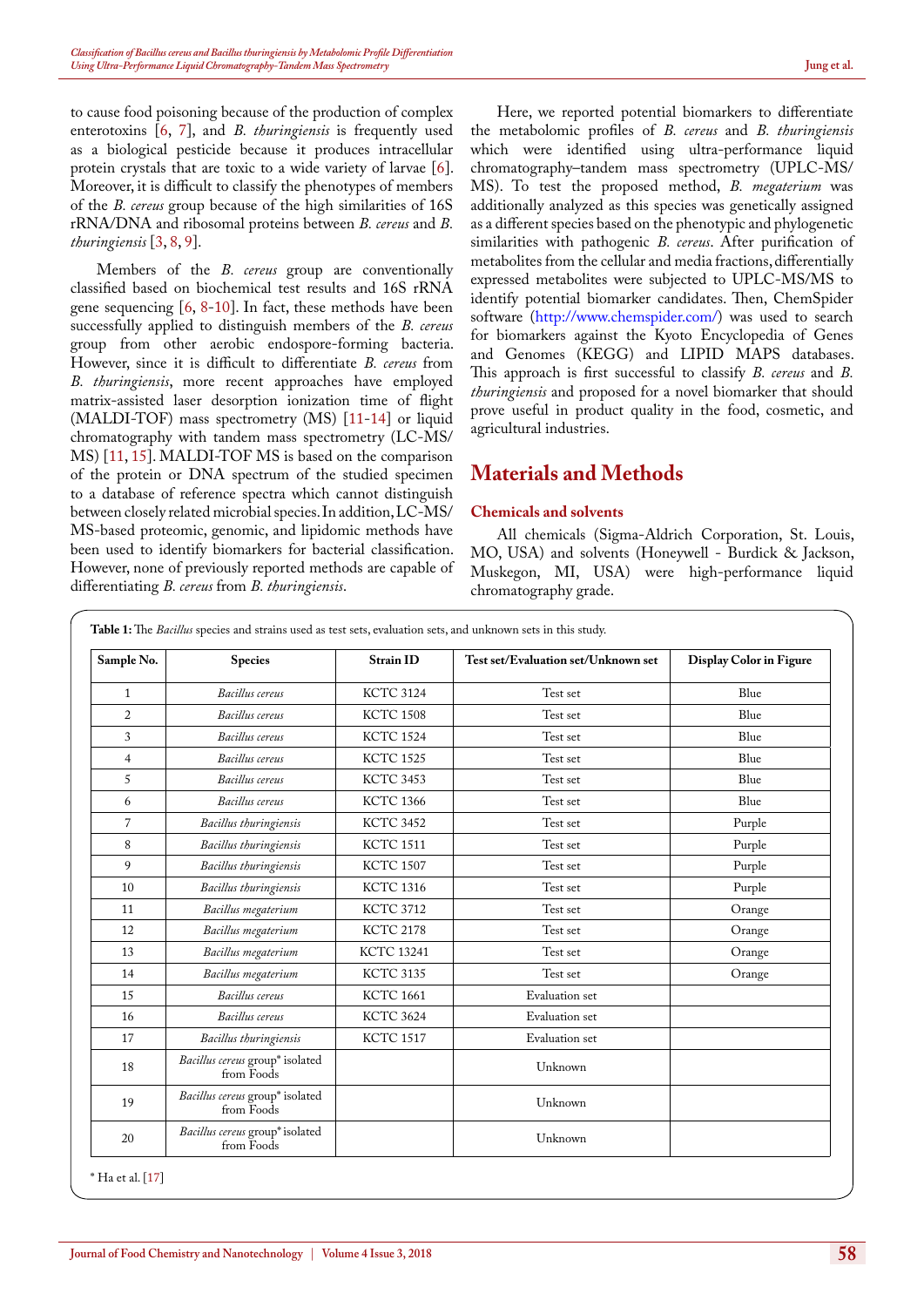#### **Bacterial strains and culture**

Verified and reclassified information about the 17 *Bacillus* strains (Korean Collection for Type Cultures [KCTC], Jeongeup, South Korea) used in this study is shown in [table 1](#page-1-0). Freeze-dried cultures of the bacteria were aseptically suspended in 0.5 mL of water in a PYREX® ampule (Corning Inc., Corning, NY, USA). For each sample, a 100-μL aliquot of the suspension was smeared onto a mannitol-egg yolk-polymyxin agar plate (Difco Laboratories, Inc., Detroit, MI, USA), which was then incubated at 30 ˚C for 24 h.

#### **Sample preparation**

To separate the cellular and media fractions, the cultured bacterial samples were centrifuged at  $900 \times g$ . Then, the cells were washed three times with phosphate-buffered saline and centrifuged again. Following treatment with 1 mL of methanol, the metabolites from cells (0.3 g) were extracted by 20 strokes in a Dounce tissue homogenizer. Then, the samples were centrifuged again at  $900 \times g$  and the supernatant was transferred into a new tube. After drying in a SpeedVac™ Vacuum Concentrator, the cellular metabolite was stored at -80 °C until UHPLC-MS/MS analysis.

For media preparation, the extraction of metabolites were performed under acidic (pH 2), neutral (pH 7), or basic (pH 10) conditions. After adjusting the pH to 7.0 with 1 M NaOH, the media were combined with 5 mL of ethyl acetate and shaken for 10 min at 120 rpm to extract neutral metabolites. Then, the supernatant containing the neutral metabolites was collected and the media layer was adjusted to pH 2 with 1 M HCl to extract acidic metabolites. After each sample was combined with 5 mL of ethyl acetate and shaken for 10 min at 120 rpm at room temperature, the supernatant containing the acidic metabolites was collected and the media layer was adjusted to pH 12 with 2 M NaOH. Finally, 5 mL of ethyl acetate was added and the basic metabolites were extracted for 10 min at 120 rpm. After centrifugation (3000 rpm, 5 min, room temperature), the supernatant containing the basic metabolites were collected. The fractions of acidic, neutral, and basic metabolites were pooled, dried under a mild flow of nitrogen gas, and stored at -80 ˚C until analysis by UHPLC-MS/MS.

#### **UPLC-MS/MS**

All UPLC-MS/MS analyses were performed using an ACQUITY UPLC I-Class system (Waters Corporation, Milford, MA, USA) equipped with a Synap G2 mass spectrometer (Waters Corporation) and an electrospray ion source. The extracted samples were separated using a 10 cm analytical column (Zorbax 300SB C18, 0.075 × 100 mm; Agilent Technologies, Santa Clara, CA, USA) with an acetonitrile gradient of 3% - 100% in 0.1% formic acid over a 20 min period. The flow rate for UPLC was 0.4 mL/min. The effluent from UPLC was directly electro sprayed into the port of the mass spectrometer. The mass spectrometer was operated in the auto MS/MS acquisition mode and automatically switched between full-scan MS and MS/MS acquisition. After acquiring MS spectra over a mass range of m/z 100 - 1200 Da, the three most intense peptide ions were sequentially isolated and fragmented by quadrupole TOF

collision-induced dissociation. MS/MS spectra were acquired over a mass range of m/z 100 - 1200 Da. The voltage between the ion spray tip and spray shield was 3.0 kV. Drying nitrogen gas heated to 250 °C was applied at a flow rate of 10 L/min. The collision energy was increased from 16 to 45 V for parent and daughter ion scanning.

#### **Statistical analysis and identification**

The UPLC-MS/MS data were imported into Progenesis 5.0 QI small molecule discovery analysis software (Nonlinear Dynamics, Newcastle upon Tyne, UK) to search for differentially expressed metabolites. Default parameters were employed for automatic sensitivity, peak picking, and retention time limits. After ion generation, *Bacillus* species were compared through principal component analysis (PCA) to assess their relatedness. Molecules with a two-fold difference in expression levels by PCA were considered as potential candidate biomarkers. Potential candidate biomarkers generated by PCA were identified by ChemSpider searches against the KEGG and LIPID MAPS online databases. The following parameters were applied: precursor tolerance of 5 ppm; optional search parameters for the theoretical fragment, fragment tolerance of 5 ppm; and elemental composition filtering (H0-150, C0-100, N0-10, and O0-30). Compounds with scores >30 were considered acceptable.

# **Results and Discussion**

#### **Methods to differentiate** *B. megaterium* **from** *B. thuringiensis*  **and** *B. cereus*

Rapid, cost-effective and accurate methods to classify among *Bacillus* species are urgently needed to protect human health against infection with bacteria that are widely used in agriculture and industry. Among these commercially exploited bacteria, *B. cereus* is specially a known pathogen of human disease that needs to be discriminated from *B. thuringiensis*  which was frequently used in biopesticide. However, it is difficult to accurately differentiate these species with current methods because of the high degree of genetic homogeneity between them. In short, the aim of this study was to test the applicability of MS-based metabolomic profiling for classification of *B. cereus* and *B. thuringiensis*.

To evaluate the proposed method, an attempt was first made to classify *B. cereus*, *B. thuringiensis*, and *B. megaterium*. Generally, *B. megaterium* can be genetically distinguished from *B. cereus* and *B. thuringiensis*. All candidate biomarkers in the cellular and media fractions were examined using six *B. cereus*  strains, four *B. thuringiensis* strains, and four *B. megaterium*  strains. A schematic illustrating the sample preparation method is shown in [figure 1](#page-3-0) and the analyzed strains are listed in [table 1.](#page-1-0) After sample preparation, fractions from the cellular and media were analyzed by UPLC-MS/MS. The resultant ion data were extracted by peak picking using Progenesis 5.0 QI software. Then, the biomarker candidates were tested for the ability to differentiate *B. megaterium* from *B. cereus* and *B. thuringiensis*.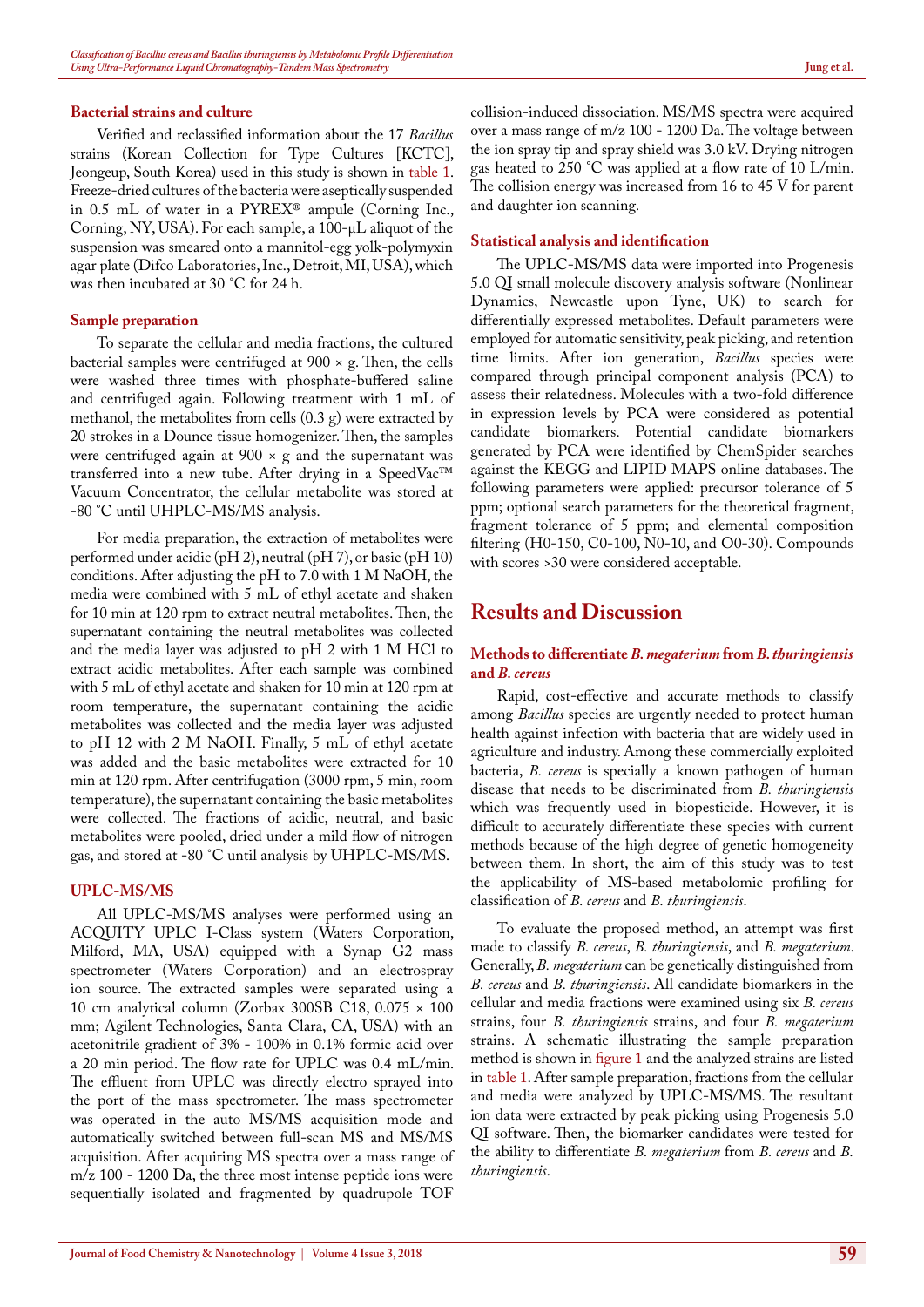

<span id="page-3-0"></span>A total of 9,548 and 7,754 ions, respectively, were detected in the cellular and media fractions ([Figure 2A](#page-3-1) and [2B](#page-3-1), respectively). Of the generated ions, those with a maximum fold change  $>2$  and probability (p) value of  $< 0.05$  by analysis of variance (ANOVA) were included for PCA to identify potential biomarkers. The results of both the cellular and media fractions are shown in [figures 2C](#page-3-1) and [2F,](#page-3-1) respectively. PCA of the cellular fraction ([Figure 2C\)](#page-3-1) showed a close relationship between *B. cereus* and *B. thuringiensis*, while *B. megaterium*  was relatively distant. A total of 4,120 ions were eventually considered as candidate biomarkers (Supplementary [Table](#page-1-0)  [1](#page-1-0)). In addition, 2,462 ions had p-values <0.05 (ANOVA) and q-values <0.05 (the expected proportion of false positives) with resolving power (probability of finding a real difference) of >0.9995 (Supplementary [Table 1\)](#page-1-0), which is statistically very significant. The standardized normalized abundances of the top 10 ranked candidates are shown in [figures 2D](#page-3-1) (downregulated ions) and  $2E$  (upregulated ions). As is shown in [figures 2D](#page-3-1) and [2](#page-3-1)E, both the up- and downregulated ions of *B. megaterium* could be accurately differentiated from those of *B. thuringiensis* and *B. cereus*.

While PCA of the media accurately differentiated all three *Bacillus* species [\(Figure 2F\)](#page-3-1), only 172 ions were considered as candidate biomarkers (Supplementary Table 2). However, the q-values were very low despite the significant p-values (ANOVA) and the high resolving power of >0.9995, with the exception of one ion at 514.1291 m/z. This result may be explained by the low concentration of metabolites in the media fraction due to dilution with the volume of the media.

Taken together, these results suggest that the proposed method can easily and rapidly differentiate *B. megaterium* from *B. cereus* and *B. thuringiensis* in accordance with the parameters described in previous reports [\[6](#page-5-5), [16\]](#page-5-14).

#### **Potential biomarkers to classify** *B. cereus* **and** *B. thuringiensis*

After evaluating the proposed method, an attempt was made to classify *B. cereus* and *B. thuringiensis* since these species are generally classified in the same group because the species are genetically very close. In total, 9,627 ions were detected in the cellular fraction ([Figure 3A](#page-4-0)) and 8,076 in the media fraction [\(Figure 3B\)](#page-4-0). Among these, ions with a maximum fold change of >2 and p value <0.05 (ANOVA) were further examined by PCA to identify potential candidate biomarkers. The results are shown in [figures 3C](#page-4-0) and [3D,](#page-4-0) and the candidate biomarkers identified in the cellular and media fractions are



<span id="page-3-1"></span>**Figure 2:** Classification of *B. cereus*, *B. thuringiensis*, and *B. megaterium* in the cells and the media. The ions were generated through peak picking with Progenesis 5.0 QI

software in the cellular **(A)** and media **(B)** fractions. The cutoff values for candidate biomarkers were a maximum fold change of >2 and a p value of < 0.05 (ANOVA). PCA was used to evaluate the candidate biomarkers in the cellular **(C)** and media **(F)** fractions. Notably, in the cellular fraction, the standardized normalized abundance of the up- **(D)** and down- **(E)**  regulated top 10 ranking of these candidates were useful to differentiate *B. megaterium* from *B. cereus* and *B. thuringiensis*.

listed in supplementary tables 3 and 4, respectively. PCA accurately differentiated 92 and 38 candidate biomarkers in the cellular and media fractions of *B. cereus* from *B. thuringiensis*, respectively. Although some ions had a resolving power of >0.9995 and p - value <0.05 (ANOVA), none had significant q-values. The lowest q-values of the cellular and media fractions were 0.85 and 0.3, respectively. These results may lead to false positives during distinction between *B. cereus* and *B. thuringiensis*, which may make it difficult for distinguishing between the two bacteria, similar to that observed in previous reports [\[6](#page-5-5), [8,](#page-5-7) [17](#page-5-13)[-19](#page-5-15)].

### **Evaluation of biomarkers to distinguish between** *B. cereus*  **and** *B. thuringiensis*

Given the low p-valve by ANOVA and the high resolving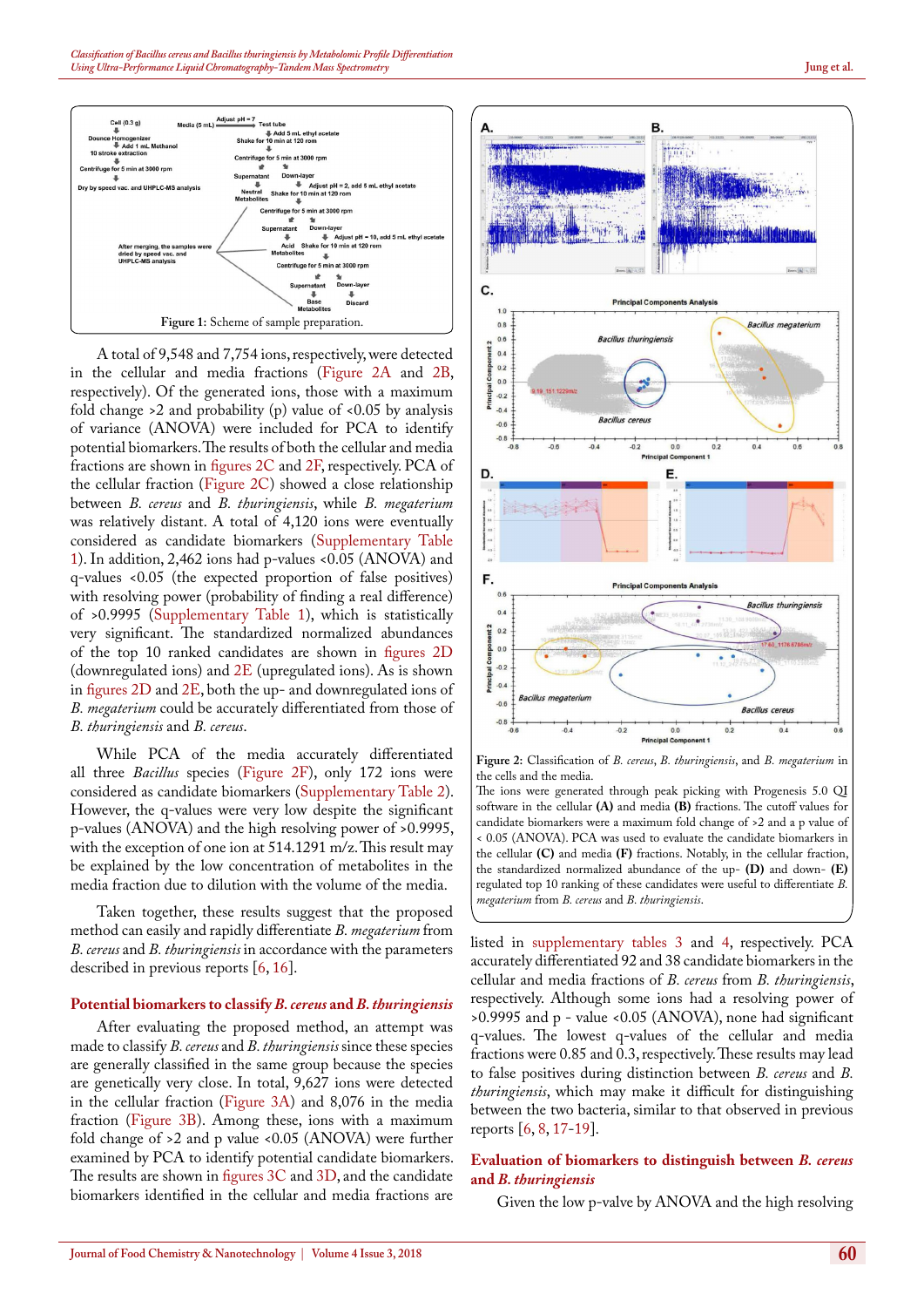

<span id="page-4-0"></span>**Figure 3:** Classification of *B. cereus* and *B. thuringiensis* in the cellular and media fractions. The ions were generated through peak picking with Progenesis 5.0 QI software in the cellular **(A)** and media **(B)** fractions. The cutoff values for candidate biomarkers were a maximum fold change of >2 and p - value of < 0.05 (ANOVA). PCA was used to evaluate the candidate biomarkers in the cellular **(C)** and media **(D)** fractions.

power of both the cellular and media fractions to differentiate *B. cereus* from *B. thuringiensis*, although the q-values were relatively high, these ions were further examined for the ability to classify *B. cereus* and *B. thuringiensis*. For this purpose, potential candidate biomarkers were screened in three strains of known *Bacillus* species (two *B. cereus* and one *B. thuringiensis*  strains) and the data obtained from the extracted ions were used to construct a chromatograph. As shown in [figure 4](#page-4-1), only one of the candidate biomarkers (1193.676 m/z) was sufficient to differentiate *B. cereus* from *B. thuringiensis*. The ion at 1193.676 m/z, which appeared at 17.50 min, was more intense in *B. thuringiensis* ([Figure 4](#page-4-1)), and subsequently was used to accurately classify 13 strains of *B. cereus* and *B. thuringiensis*.

A search of all candidate biomarkers with ChemSpider against the KEGG and LIPID MAPS online databases revealed 10 and 4 compounds in the cellular and media fractions, respectively. However, the ion identified at 1193.676 m/z was not retrieved from the database search, thus further analysis is warranted.

Finally, three food samples with suspected contamination of *B. cereus* or *B. thuringiensis* were analyzed to test the ability

of the proposed method to accurately classify the *Bacillus* species based on this ion. The bacteria in the samples were classified as *B. cereus*, since the ion at 1193.676 m/z was not detected. Taken together, these results show that *B. cereus* and *B. thuringiensis* can be accurately classified according to the ion at 1193.676 m/z. However, further investigations with more *Bacillus* species are needed to verify these results.



# <span id="page-4-1"></span>**Conclusion**

As consumer awareness of health and hygiene has improved recently, foodborne pathogen testing for food safety is increasing and accurate identification of foodborne bacteria is necessary. *Bacillus cereus*, one of the food poisoning bacteria, can't be distinguishable from *Bacillus thuringiensis* used as a biopesticide by conventional biochemical identification in routine microbiological tests. Because of their high genetic homology, the two bacteria were difficult to distinguish in the MALDI-TOF mass spectrometry-based identification method, which mainly analyzes ribosomal proteins. In this study, we examined the applicability of MS-based metabolomic profiling for classification of *B. cereus* and *B. thuringiensis*. Additionally, UPLC-MS/MS analysis condition applied short running time to detect more ions. The proposed method has been evaluated as to whether *B. megaterium* is correctly distinguished from *B. cereus* and *B. thuringiensis*. Statistically significant the p-values, q-values, and resolving